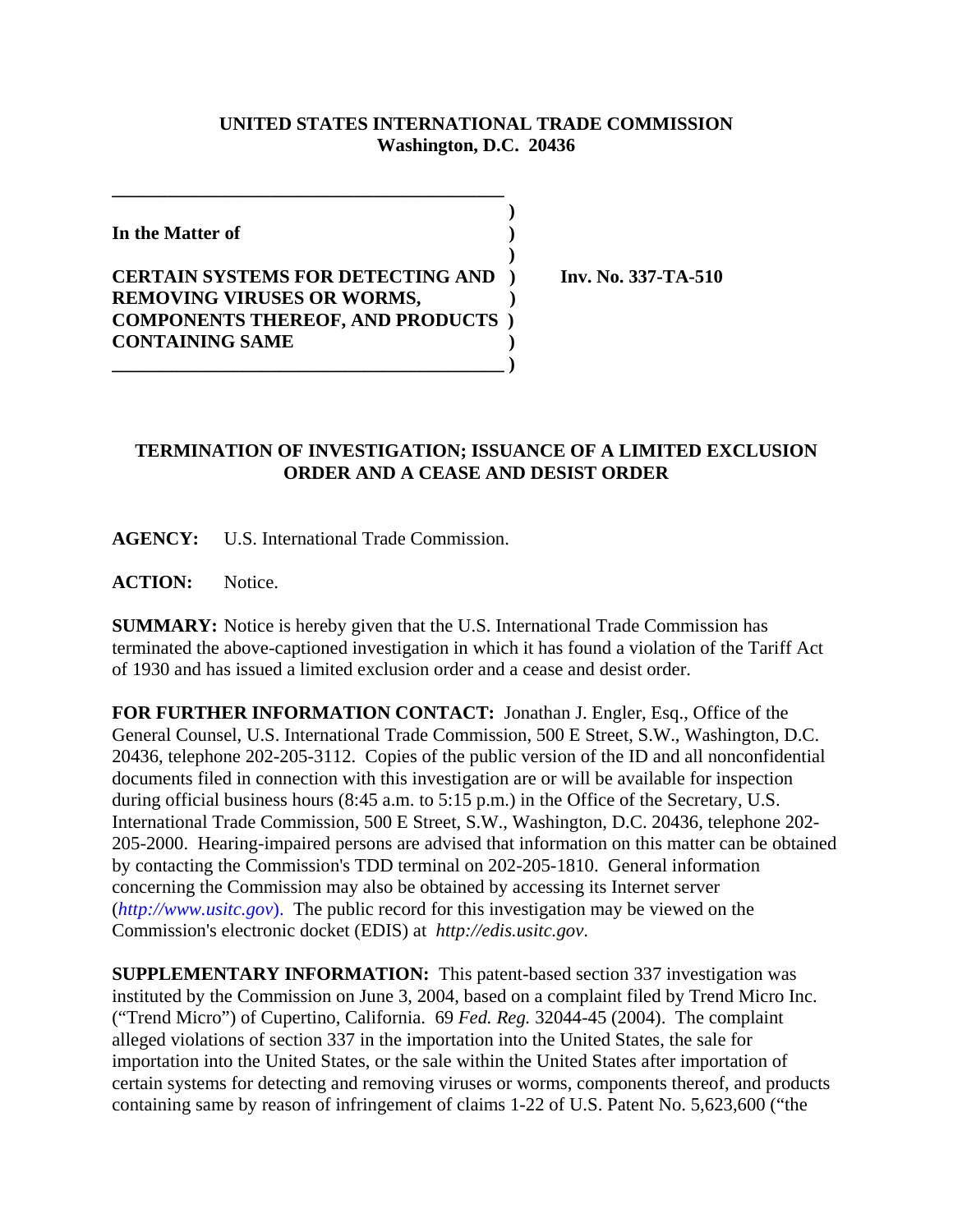'600 patent"). The notice of investigation named Fortinet, Inc. ("Fortinet") of Sunnyvale, California as the sole respondent.

On October 12, 2004, the ALJ issued an initial determination (ID)(Order No. 6) terminating the investigation as to claims 2, 5-6, 9-10, and 16-22 of the '600 patent based upon Trend Micro's unopposed motion to withdraw these claims. The Commission did not review Order No. 6, hence the claims of the '600 patent in issue are claims 1, 3, 4, 7, 8, and 11-15.

On December 14, 2004, the ALJ issued an ID (Order No. 13) granting complainant Trend Micro's motion for a summary determination that it satisfies the economic prong of the domestic industry requirement. Order No. 13 was not reviewed by the Commission.

An evidentiary hearing was held from January 24, 2005 to January 28, 2005. On March 29, 2005, a second evidentiary hearing was conducted and additional exhibits received into evidence.

On May 9, 2005, the administrative law judge ("ALJ") issued his final ID finding a violation of section 337 based on his findings that claims 4, 7, 8, and 11-15 of the '600 patent are not invalid or unenforceable, and are infringed by respondent's products. The ALJ also found that claims 1 and 3 of the '600 patent are invalid as anticipated by prior art and that a domestic industry exists. He also issued his recommended determination on remedy and bonding.

On May 20, 2005, respondent Fortinet filed a petition for review of the final ID and complainant Trend Micro filed a contingent petition for review. The IA did not file a petition. On May 27, 2005, Fortinet filed a response to Trend Micro's contingent petition for review, and Trend Micro filed a response to Fortinet's petition for review. On June 2, 2005, the IA filed a response to Trend Micro and Fortinet's petition for review.

On July 8, 2005, the Commission issued a notice indicating that it had determined not to review the ALJ's final ID on violation, thereby finding a violation of section 337. 70 *Fed. Reg.* 40731 (July 14, 2005). The Commission also invited the parties to file written submission regarding the issues of remedy, the public interest, and bonding, and provided a schedule for filing such submissions.

Having reviewed the record in this investigation, including the parties' written submissions and responses thereto, the Commission determined that the appropriate form of relief in this investigation is a limited exclusion order prohibiting the unlicensed entry of systems for detecting and removing viruses or worms, components thereof and products containing same covered by claims 4, 7, 8, and 11-15 of the '600 patent. The order covers systems for detecting and removing viruses or worms, components thereof and products containing same that are manufactured abroad by or on behalf of, or imported by or on behalf of the respondent, or any of their affiliated companies, parents, subsidiaries, or other related business entities, or their successors or assigns.